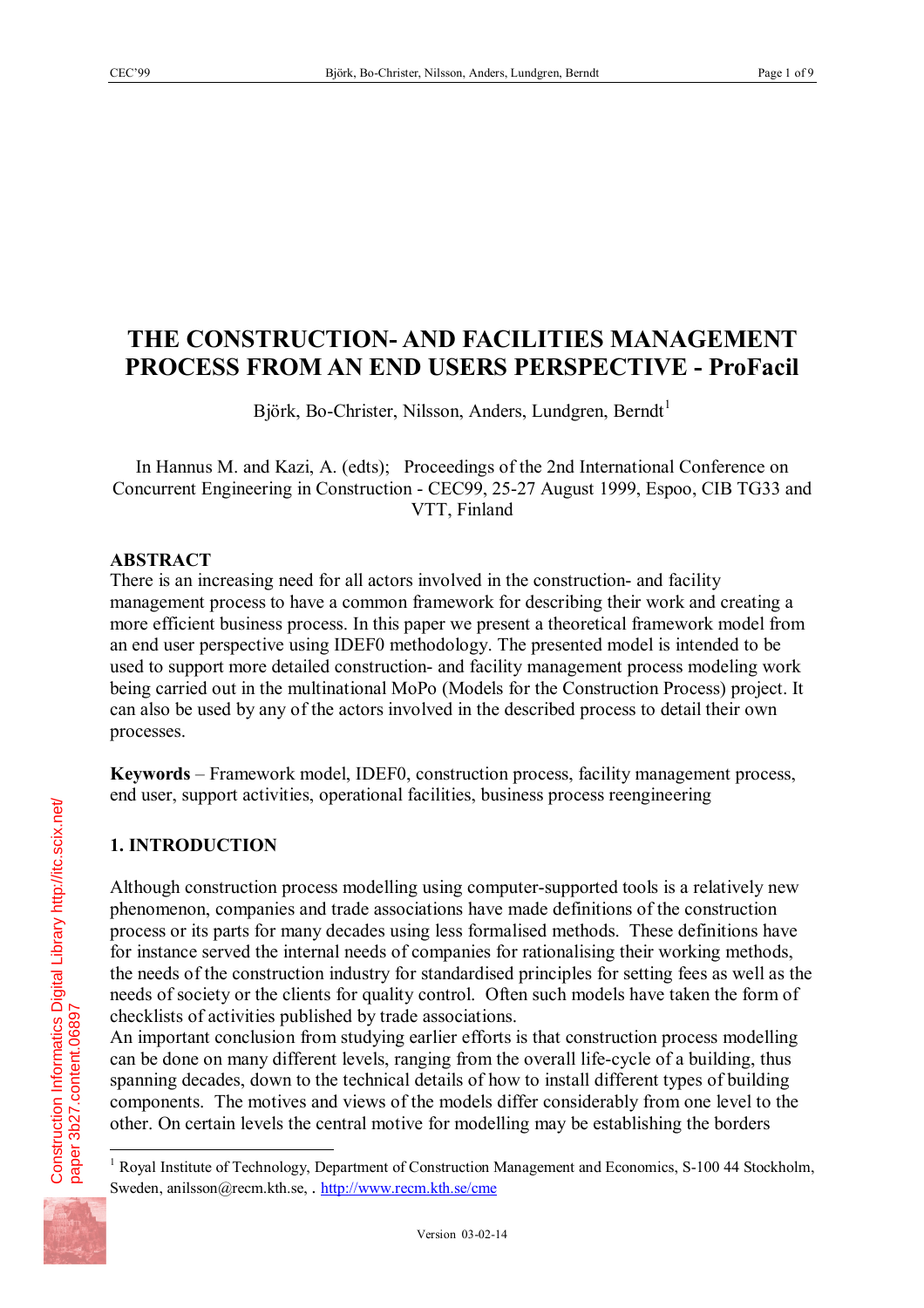between the activities of the different companies that take part in the construction process, as well as defining the flows of products, materials, information and money that occur at the interfaces. On other, more detailed levels, the exact sequence of activities needed for some technical task may be modelled, in order to increase job safety, minimise the risk of defects or even to provide information support for the development of automation and robotisation equipment.

During the 90's the need for more formalised models as well as better (in practice computeraided) modelling methods has steadily increased. The proliferation of integrated CAD, document management systems and the Internet make it difficult for the different participants in construction projects to co-operate efficiently unless the data creation and exchange process is well known and agreed to. At the same time there is increasing commercial pressure as well as legislation which force companies to define their processes as a part of defining quality systems. Many companies striving for competitive edge, for instance in utilising the possibilities offered by IT, have launched business process reengineering efforts where process modelling has a prominent role [1].

Important earlier attempts to define formalised construction process models include the IBPM from Pennsylvania State University [2], VTT's model of the Finnish Construction Process [3] and the UK Generic Process Protocol [4]. Each of these efforts have had a slightly different focus. Both the IBPM and the Process Protocol work have tried to define normative models which try to illustrate to industry how it should work in order to become more efficient. VTT's model is closer to current practice and tries to define it more precisely using formal modelling tools, in order to facilitate communication about the process.

In the multinational MoPo (Models for the construction process) project the aims are not so much to build a comprehensive normative model of how the researchers think the process should work, as to create new computer-aided tools and modelling methods that would allow companies to build models for themselves, both describing their current way of working and possible reengineered processes [5].The MoPo project partners include The Royal Institute of Technology from Sweden, VTT and EUROSTEP Sys from Finland, and the University of Ljubljana, Slovenia

In order to establish a modular set of partial re-usable sub-models a framework model on a high level of abstraction is nevertheless needed. In the following a first version of a generic model which has been developed within the project is presented. The focus of the model is to define the relationships between the building end user's business process and the activities needed to constantly supply this process with operational facilities. The latter include maintenance, new construction and refurbishing activities. The model is generic in the sense that it models activities which are always present, although they may be performed by different parties under different contractual arrangements, and although the degree of formalisation may vary. Large public FM and building organisation have often have quite formalised procedures for the processes depicted in this model, whereas one-off construction clients often lack such procedures.

## **2 METHOD**

The model is defined using the IDEF0 modelling method [6]. IDEF0 is one out of a number of available process modelling languages for which efficient software is available. It has been quite popular in construction process modelling efforts during the 90's and is regularly used in product modelling for describing the processes in which product data is defined and exchanged. An IDEF0 model consists of a set of activities, depicted by rectangular boxes, which are interrelated and may be arranged in a hierarchical decomposition. An activity needs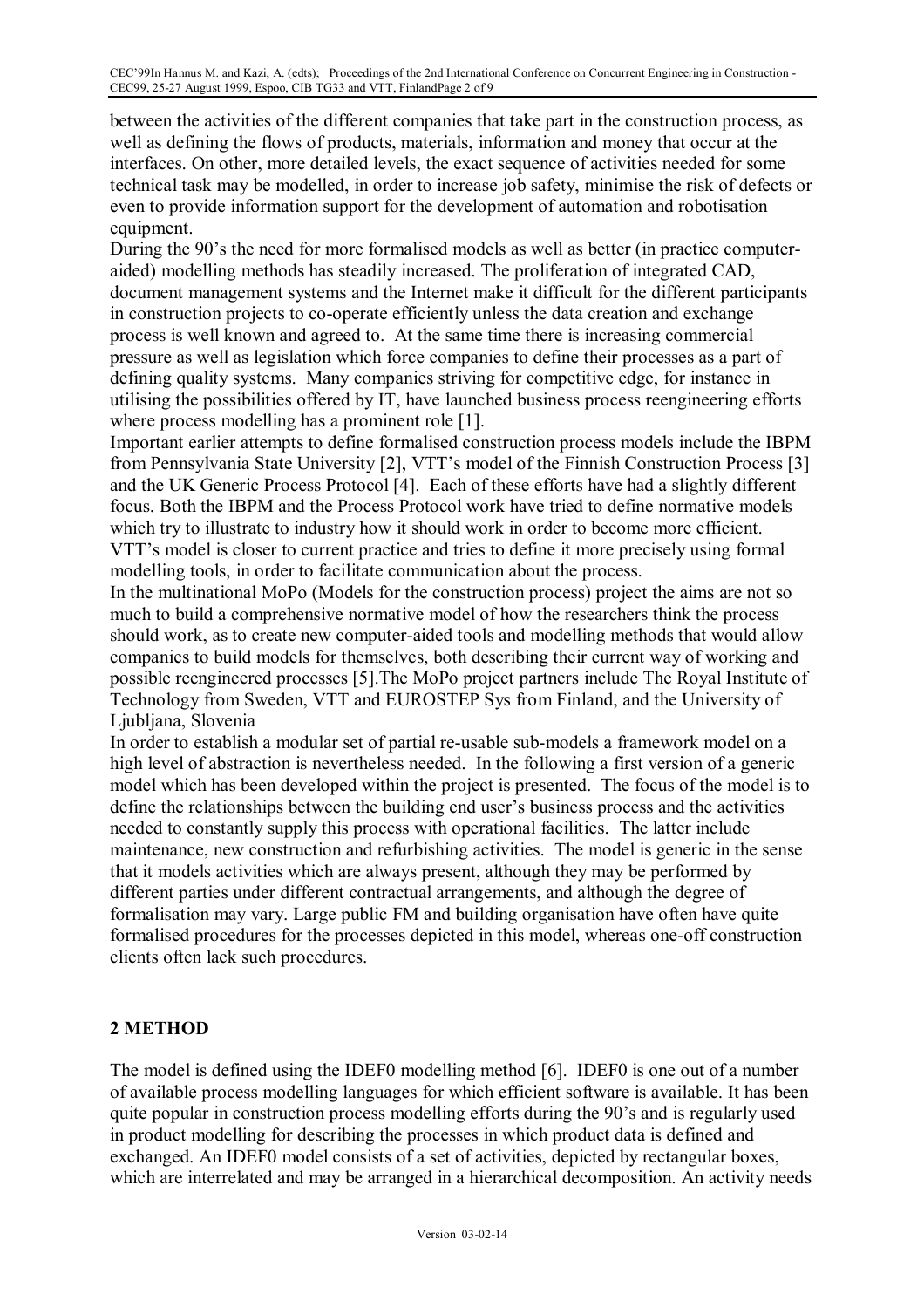some inputs and transforms these inputs into outputs by use of machines or people in the organisation. Controls constrain these activities by specifying which conditions that actually are regulating the performance of an activity. The purpose of using IDEF0 is to the reveal the meaning of a particular activity, and to show the kind of information, material or energy, which is conveyed through the interfaces (i.e. arrows) of activities in the building process. (Fig. 1) shows the basic concepts of the IDEF0 method.



*Figure 1. The basic concepts of the IDEF0 method.* 

Some examples which illustrates the use of IDEF0 syntax in our model:

- Inputs in our model; materials, land, facilities to be rebuild.
- Controls; demand, business plans, tactical facility plan.
- Mechanisms; the organisation, operational facilities.
- Output produced; profit, new, rebuilt or maintained facilities.

IDEF0 models are useful in focusing on the activities involved in a process. IDEF0 uses a top down approach which encourages a holistic approach. By using the IDEF0 methodology a process can be analysed as a hierarchical set of interrelated activities, where the diagrams at the top of the model are less detailed than those at the bottom. (Fig. 2) shows the decomposition structure of an IDEF0 model.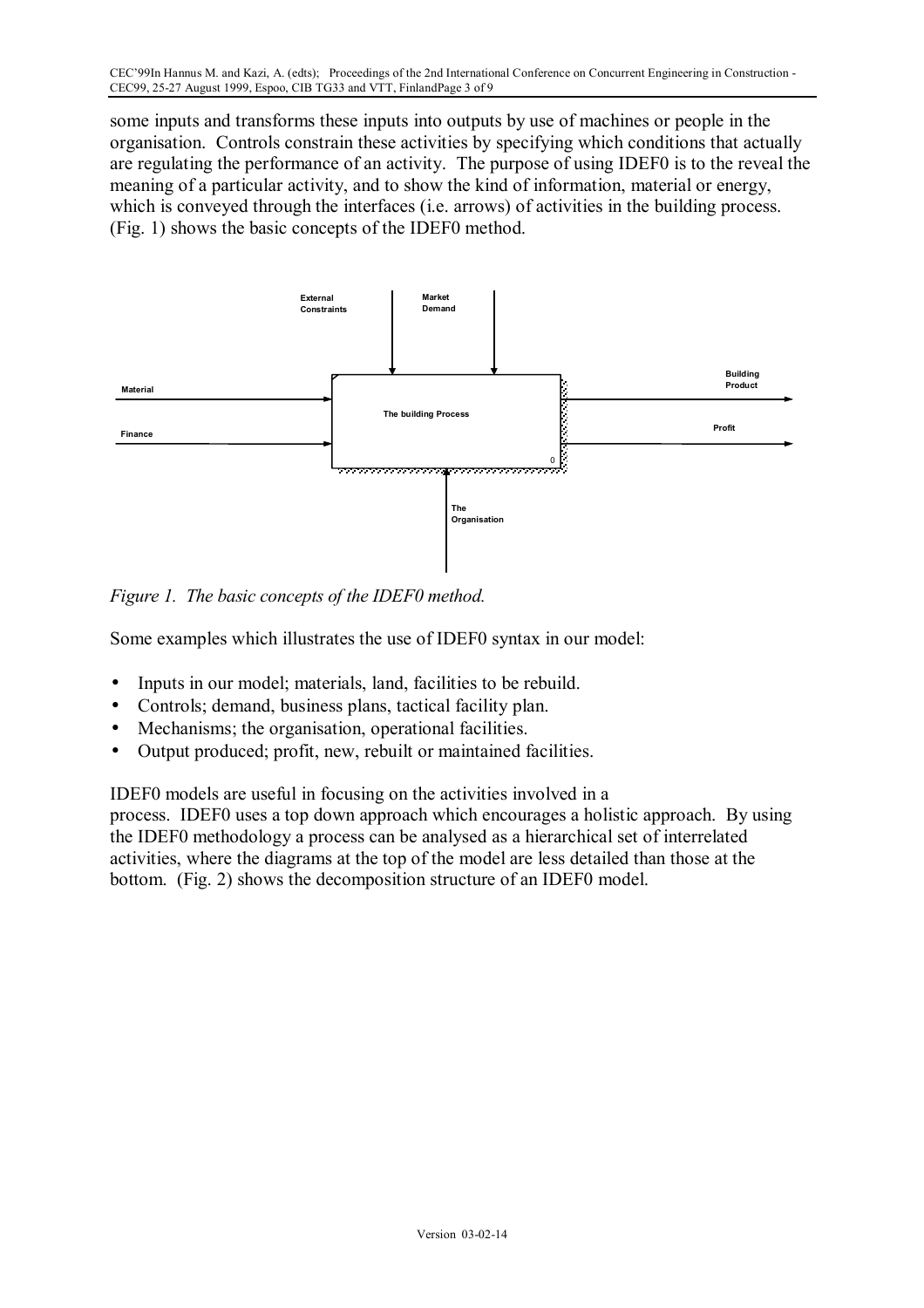

*Figure 2. The IDEF0 decomposition structure.* 

# **3 THE PROVIDE FACILITY MODEL - ProFacil**

The starting point of the model is the activity *Perform business activities of any organisation*  (Fig. 3).



*Figure 3. A-0 diagram. Perform business activities of any organisation.* 

It is assumed that the purpose of the organisation is to produce products, services or information, which has value to some external customer. In this early version we have modelled an organisation which sells its output, but it could equally well apply to a public non-profit organisation such as a hospital or a university, which is financed by tax money.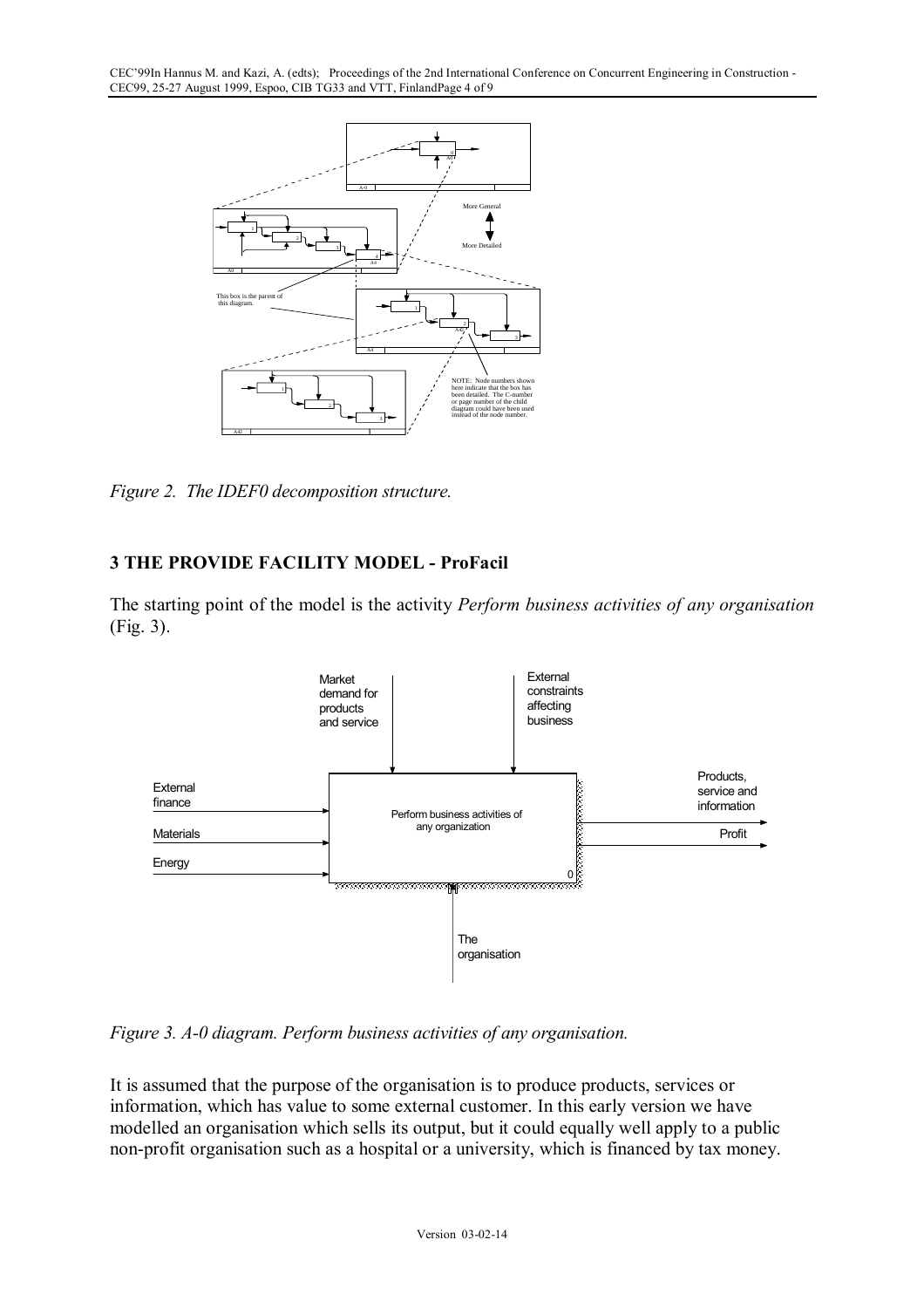On the next level of the model we have included planning activities occurring on two different levels, as well as the actual day-to-day operations of the organisation (Fig 4).



*Figure 4. A0 diagram. Perform the business of any organisation.* 

By *Strategical planning* we understand the activities in the company, which study the longterm market conditions of the company as well as the opportunities offered by technological developments, funding etc. and which result in a strategic business plans for the company.

By *Tactical planning* we mean the yearly planning which typically results in yearly budgets for the different activities carried out in the company. The last of the *three levels* includes actually carrying out and monitoring the operations on a daily basis. Each of these three activities is then further subdivided into two different categories of activities; one dealing with what we call *the core business activities* of the company, the other dealing with the *supporting activities* (Fig 5*)*.



*Figure 5. Diagram A3. Perform operational activities.*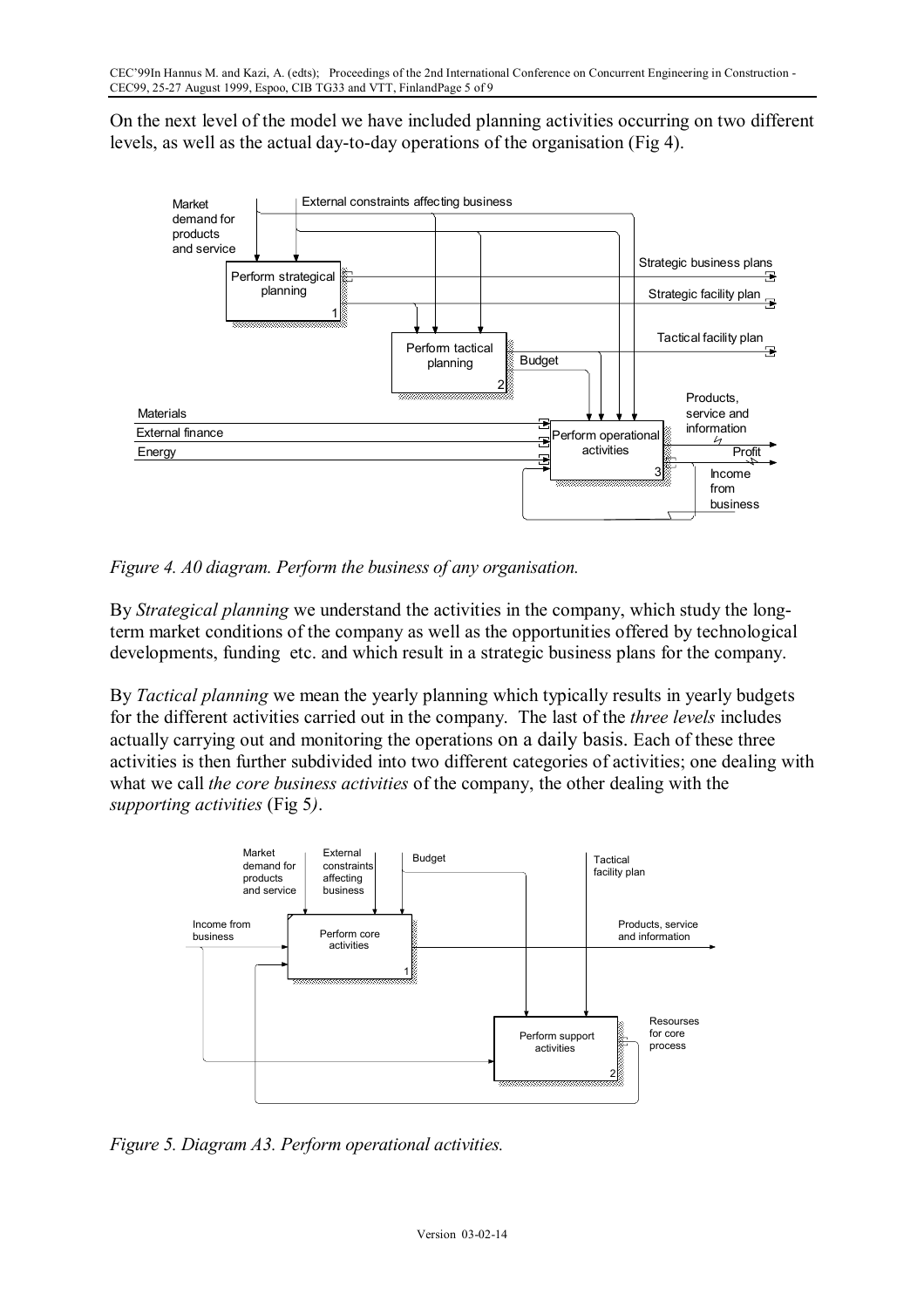Examples of core business activities could be:

- In a university teaching undergraduates and carrying out research
- In a hospital examining and treating patients
- In a telecommunication company to develop and manufacture mobile phones.

Examples of support activities are:

- Paying the salaries of the employees
- Buying in stocks of materials needed in the core business
- Supplying the personnel with IT-equipment

Support activities can be further decomposed into five categories of activities (fig. 6).



*Figure 6. Diagram A32. Perform support activities.* 

This type of subdivision can obviously be questioned but we find it meaningful, because this provides the means to place FM activities into a larger context as only one out of half a dozen support activities which typically are needed to run an organisation. From the organisations viewpoint, well-functioning spaces and buildings are only one out of a number of resources needed as inputs to the core process. In larger organisations there are often specialised departments set up to manage these different categories of support activities.

It is important to note the links between the strategic planning of the core business and strategic FM planning. Signals to start planning for changes in the stock of buildings and spaces in use mostly originate from business plans which include quantitative and qualitative changes in core business activities.

On all the above three levels (strategic, tactical and operational) the FM support activities can be grouped into four different categories, depending of type of activities (Fig 7):

- Provision of a new or existing facility in response to a change of needs
- Rebuilding of existing facilities
- Maintenance of existing facilities
- Operation of existing facilities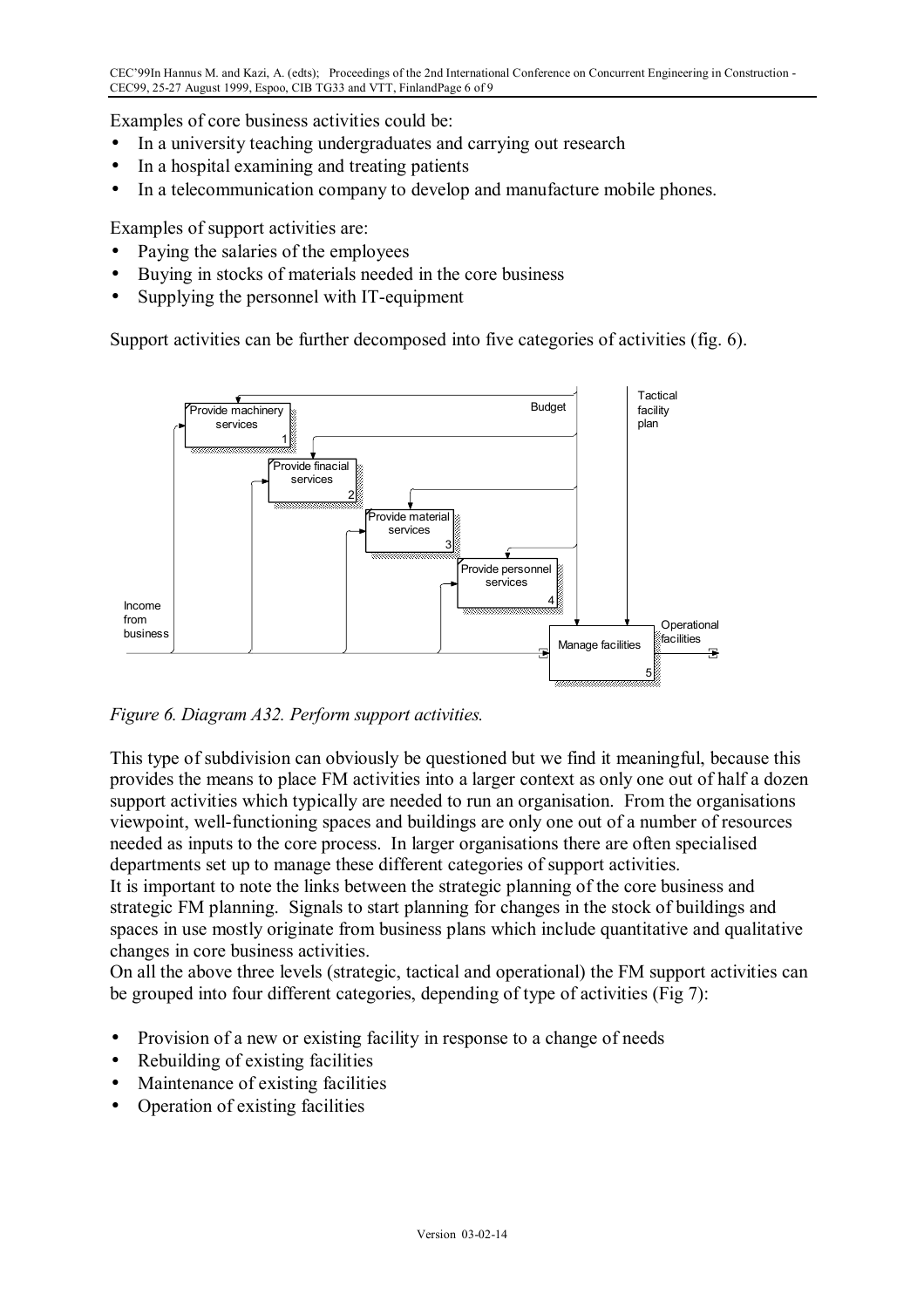

*Figure 7. Diagram A325. Manage facility.* 

In a further detailing of the model the provision of a new facility can be provided in two separate ways (Fig 8).

Firstly through buying a built facility on the real estate market or renting facilities on the property market. Secondly by acquiring land and constructing a building. Or thirdly by rebuilding a building already owned.



*Figure 8. Diagram A3251. Provide new facility.* 

It is only at this level in the model, by breaking up further the *acquire new facility* that we find the familiar categories of *design* and *construction*, which are the central activities in many construction process models (Fig 9). This is after all not so surprising, due to the chosen focus of the model. If construction companies strive for more customer orientation, they could take a model such as ProFacil as a starting point and then integrate their detailed breakdown of the design and construction activities with it.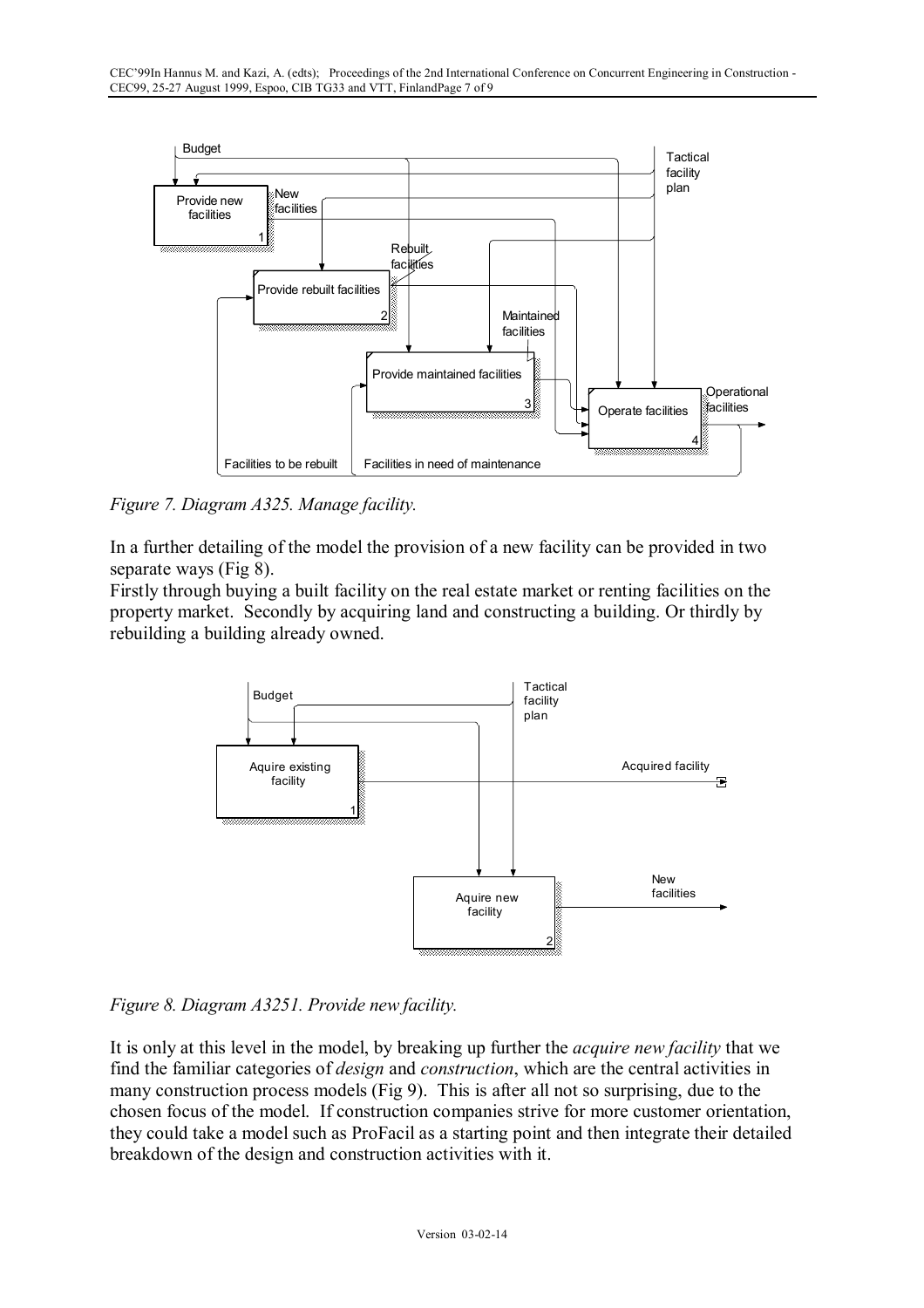

*Figure 9. Diagram A32512. Acquire new facility.* 

### **4 DISCUSSION**

The purpose of ProFacil is to give all actors involved in the construction- and facility management process a common framework from which they can clarify and develop their own business processes in an effective way.

What we have tried to show in this paper is the need to look at the process from the end users perspective. The reason for doing so is that the value of the building is mainly determined by the value it has in supporting the core business process of the user.

Having this perspective could help managers of companies involved, researchers, and other interested organisations to create a more efficient facilities process

In ProFacil, we do not in detail model strategical, tactical, financial, personnel, machinery or material processes in the organisation, but indicate the place for such activities in a more comprehensive framework, with the aim to position FM activities and their relationships to other such activities. This is a feature which has been lacking in many of the construction process models reported in the literature. One model which does contain some elements similar to ProFacil is the FM process model proposed by Svensson [7].

ProFacil does currently not contain more than six levels of decomposition, because lower levels of decomposition will be sub-models and are subject to further work within the MoPo project. It is important to note that the version of ProFacil discussed in this paper is a very early version of work in progress. Also some diagrams have been left out due to the restrictions on the length of this paper. Readers are encouraged to visit the MoPo project web site [5] to get the latest updated version of the model.

The model will be further refined and tested in close co-operation with the companies participating in the MoPo project. This will be done both through workshops with industry representatives and through interviews with domain experts and studying company documentation of their processes (internal guidelines, quality systems etc.). This testing has two interrelated aims. Firstly to test whether the model is an accurate description of reality (model validity) and secondly whether the model, and the way it is presented using the IDEF0 methodology, is perceived as useful by the company representatives.